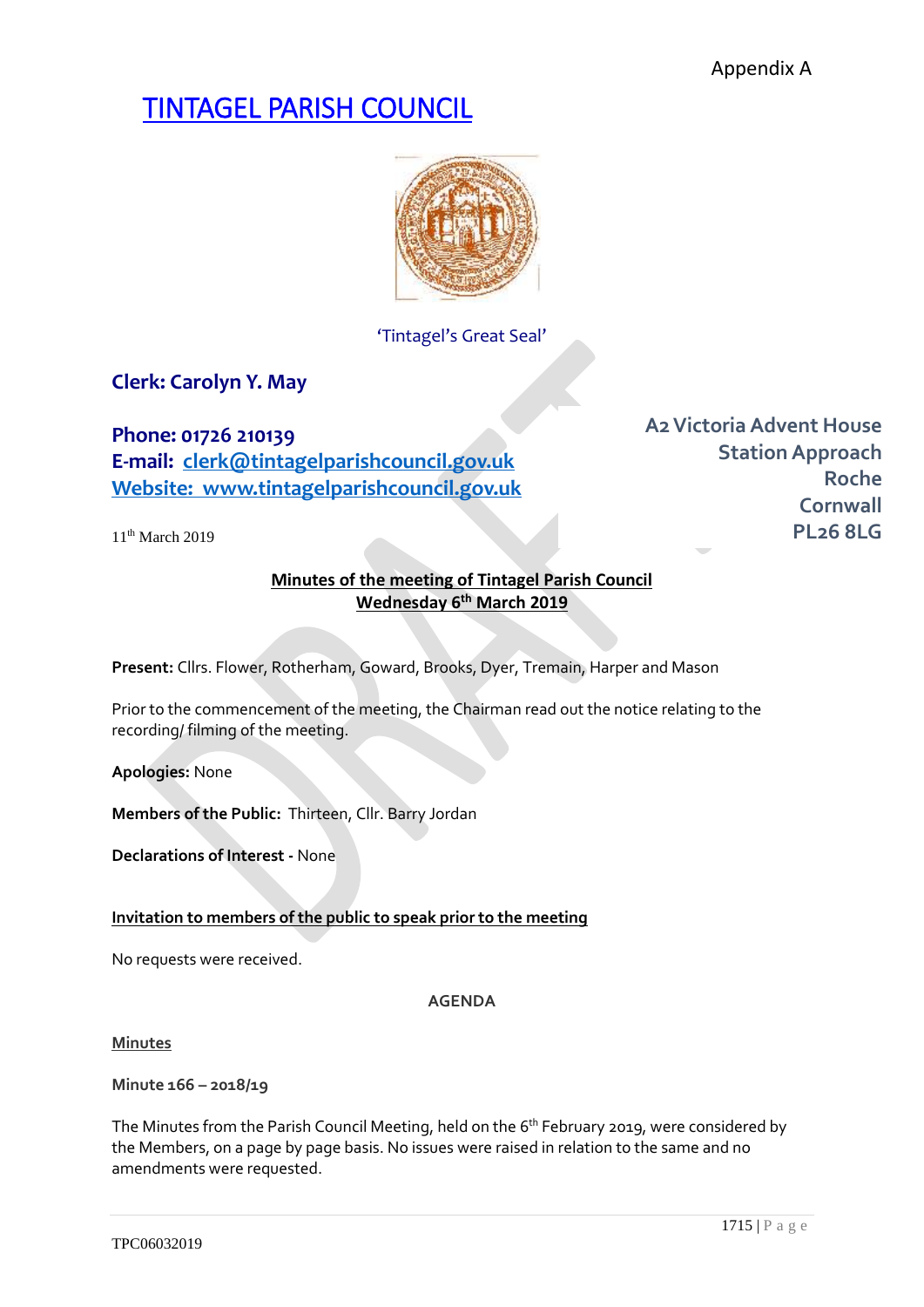It was **proposed** by Cllr. Goward **seconded** by Cllr. Brooks and RESOLVED that the Minutes for the Parish Council Meeting, held on 6<sup>th</sup> February 2019, should be signed as a true record of the meeting. Unanimous. **Carried**

# **English Heritage**

Georgia Butters addressed the meeting, specifically referring to the new Castle Bridge Project.

The meeting was advised that, due to procurement problems, the new bridge to Castle Island will not open until June 2019. Originally, it was expected that the bridge would be open in the Spring.

Members expressed their concerns relating to the delayed opening of the facility and Cllr Rotherham raised the point that tourism dependant businesses in the village were already being adversely affected by the closure of the castle. He added that one attraction had experienced the cancellation of three coach groups, all of which were due to the on-going delay to the bridge. Cllr Rotherham asked if there would be compensation available for those whose trade was being adversely impacted upon for that reason. Georgia stated that there was not any compensation available.

Georgia Butters advised the Members that:

- A large grant had been received towards the cost of the bridge;
- Staff would be employed from  $1<sup>st</sup>$  April, even though the Castle/ Bridge would not be accessible;
- English Heritage Staff will be available to attend at the Visitor Centre/ around the village in order to talk with visitors;
- Despite the castle being closed, there had been no large decline in the number of visitors;
- English Heritage will be promoting the village, not just the castle;
- Time-ticketing is to be introduced, based on 30 minute slots. This will enable parties to book in advance and reserve time slots;
- Walk up tickets will still be available;
- Anybody unable to use the stairs will be able to use the bridge both ways onto and off-of the island;
- 120 local school children will be trialling the educational activities available at the castle.

# **Cllr Barry Jordan (Cornwall Council)**

Cllr. Jordan thanked the Parish Council for its donation to the Sowenna Appeal. The total raised is now in the region of £6,000.00.

**Broadband Coverage** – the new Avante Hylas 2 satellite is now able to provide coverage to the whole of Cornwall. The benefits of the system are;

- It is Cost-effective and more efficient than legacy systems
- 100% in-country coverage
- Offers 24/7 customer support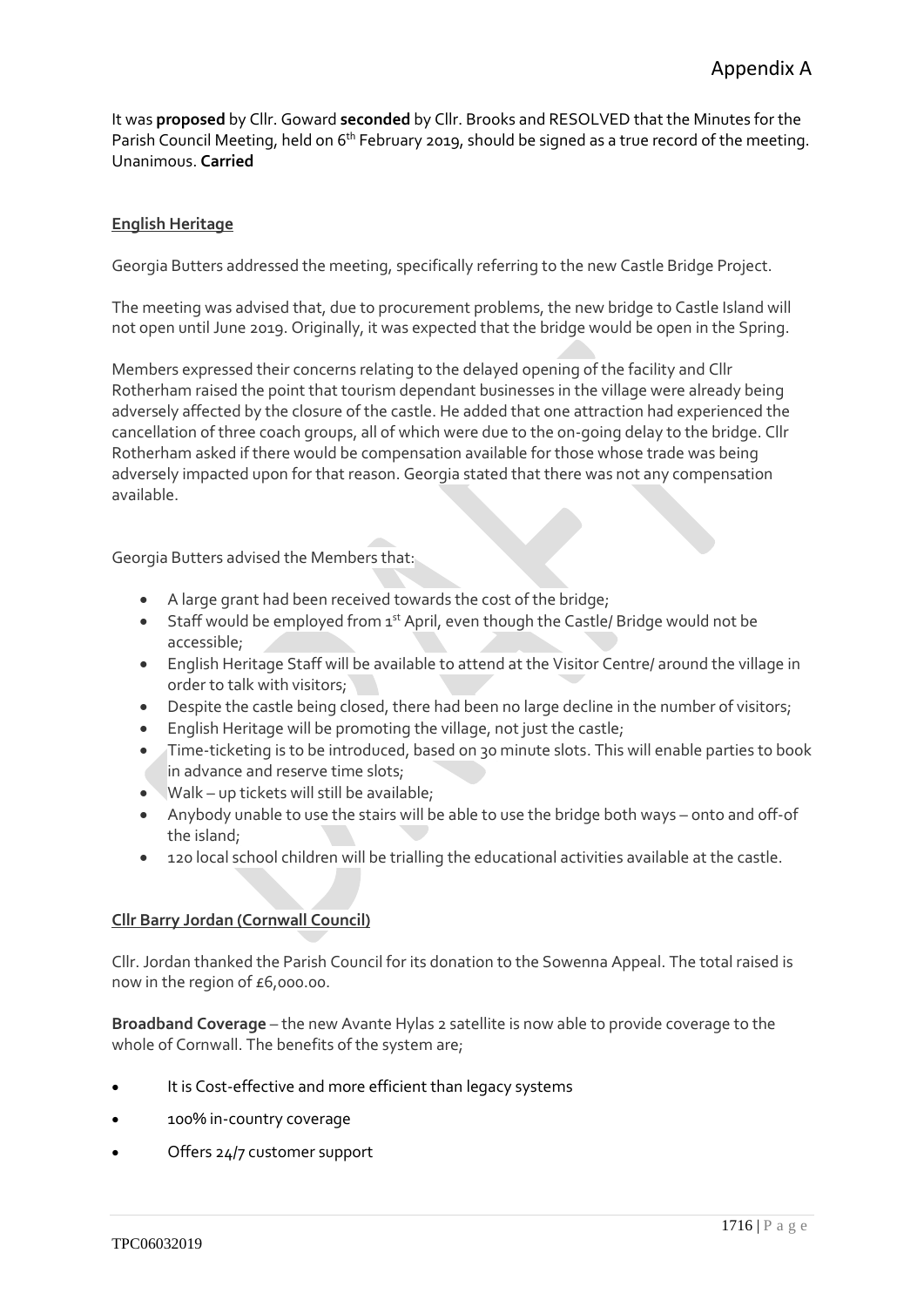# • Smaller antennas

The cost of the service is:

25 gigs - £30 pm

125 gigs - £80 pm

**Kudvah –** this development is currently subject to planning enforcement regulations. The management has been requested to submit a retrospective planning application in respect of the construction undertaken without the necessary planning approval. He County Council is still awaiting the submission of the same.

**Dog Fouling -** Members raised the issue of dog fouling in Tintagel and highlighted that locals are failing to clean up after their pets. One Member of the Council stated that she had photographic evidence of this conduct. Cllr Jordan stated that if the evidence could be provided to him, he would approach the appropriate CC department and press for prosecution.

Cllr Harper advised the meeting that the Boscastle Dog Warden was willing to address the Parish Council, in relation to the processes used to tackle the problem.

# **Planning Applications**

**Minute 167-2018/19**

**PA19/01666 –** it was **agreed** that this matter would be left on the table.

Unanimous. **Carried.**

**Planning Decisions –** Noted

**Accounts Payable**

#### **Minute 168- 2018/19**

It was **proposed** by Cllr Goward, **seconded** by Cllr Brooks and **RESOLVED** that that accounts presented be agreed and accepted. Six in favour and two abstentions. **Carried.**

#### **Parish Council Notice Board**

The Clerk reported that the Parish Council she had received quotations for replacement notice boards. It was **proposed** by Cllr Dyer, **seconded** by Cllr Flower and RESOLVED that that the Parish Council would purchase a new notice board for the Tintagel Surgery site, at the cost of £1,800.00 plus VAT. Seven in favour, one abstention. **Carried.**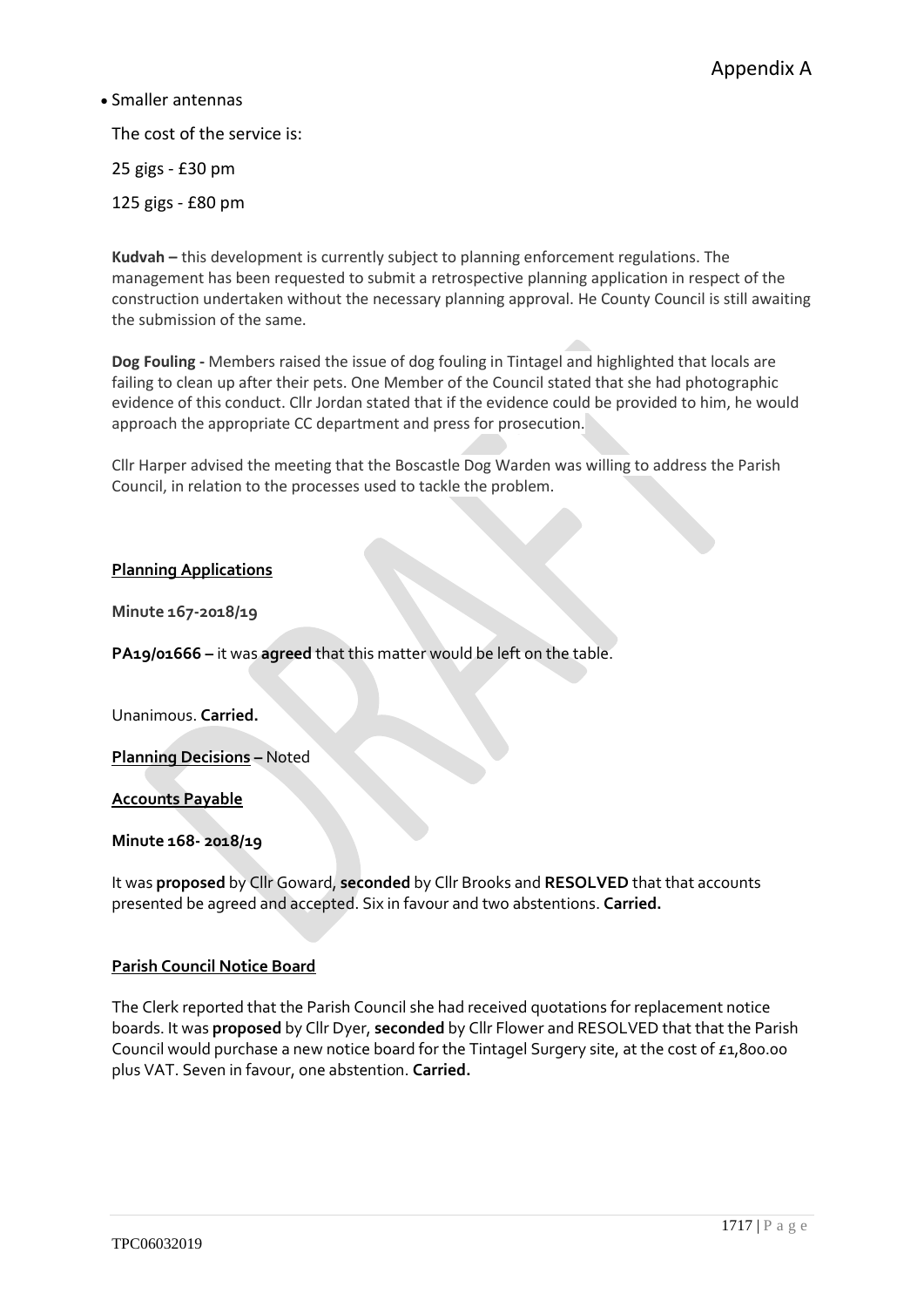### **Internal Auditor Appointment**

**Minute 169-2018/19**

It was **proposed** by Cllr Dyer, **seconded** by Cllr Rotherham and RESOLVED that Mrs G. Hughes would be appointed to carry out the Parish Council's Internal Audit for 2018/19. All in favour. **Carried.**

The External Auditor, appointed by HMRC, remains the same as that for 2017/18.

#### **Appointment of Builder**

**Minute 170-2018/19**

It was **proposed** by Cllr Rotherham, **seconded** by Cllr Mason and RESOLVED, that G. Climo & Sons, Builder, would be appointed by the Parish Council to undertake the necessary building works, related to the installation of the lavatory door entry systems. All in favour. **Carried.**

#### **Public Lavatories**

Cllr Dyer raised the issue of the need for all lavatories at the TVC to be opened. The Clerk advised the Members of the cost implication. It was **agreed** that the Clerk would raise the issue with the cleaning contractors and obtain a price for the additional opening. Cllr Mason stated that it would be better to fully open both sets of lavatories. The Clerk **agreed** to discuss this with the contractors.

#### **Updates**

**Planning Group –** no report

**Projects Group –** Cllr Flower reported that he and the Clerk had undertaken a significant amount of work in relation to the lavatory entry system.

#### **Minute 171 – 2018/19**

It was **proposed** by Cllr Goward, **seconded** by Cllr Flower and RESOLVED that the Parish Council would enter into Part II Deliberations It was **proposed** by Cllr Goward, **seconded** by Cllr Flower and RESOLVED that the Parish Council would enter into Part II Deliberations. Unanimous. **Carried**

#### **The public left the chamber**

#### **Part II Deliberations**

The Chairman reminded Members that Part II Deliberations are confidential.

Discussions were entered into in relation to conduct issues.

Discussions relating to personnel matters were held.

Discussions relating to the TVC were held.